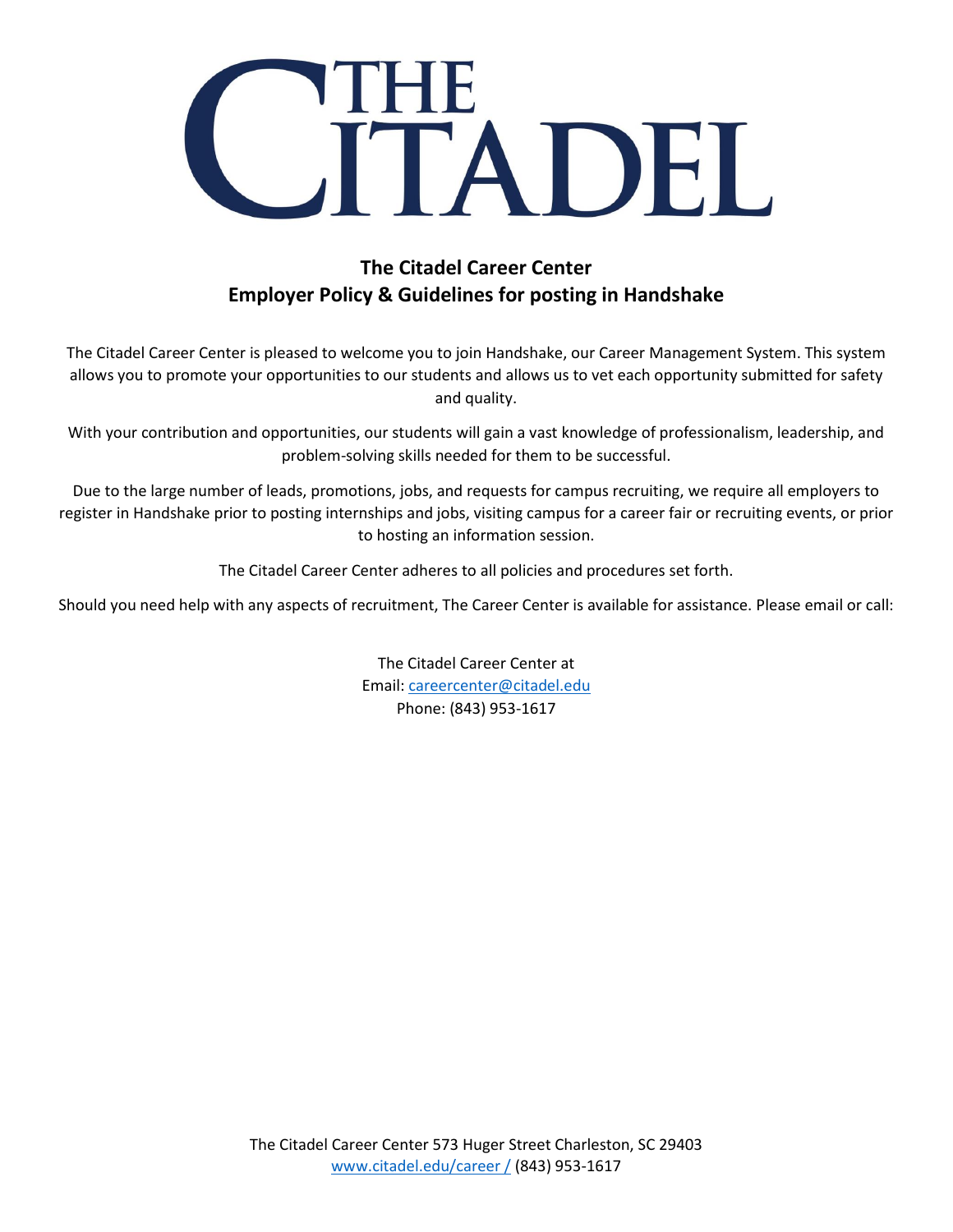# **GUIDELINES FOR EMPLOYER PARTNERS**

### **NETWORK MARKETING**

- 1. The Career Center does not identify network marketing organizations as "employers" (also known as single-tier, affiliate, multi-level, pyramid selling, and referral marketing) thus they are not eligible to participate in job postings. A network marketing company is defined as one that engages in any of the following:
	- a) Sponsors individuals to set up their own businesses for the purpose of selling products or services and/or recruiting other individuals to set up their own businesses.
	- b) Requires an initial investment (payment of a fixed fee, payment to attend orientation or training session(s), and/or the purchase of a starter kit or product samples).
	- c) Offers compensation in the form of straight commission, fees from others under their sponsorship in the organization, and/or a percentage of sales generated by others.
	- d) Requires direct sales of a product or service to a student's personal network or family.
		- i. Examples of these types of companies include: Amway, Avon, Jamberry, Mary Kay, Pampered Chef, Premiere Jewelry, Stella & Dot, Vector Marketing, Vivint, etc.

# **HOUSEHOLD POSTINGS**

- 2. As a precaution for the safety of our students and families we serve, The Career Center does not allow postings from private families or individuals. This includes, but is not limited to, personal care assistants (PCAs), house cleaning, nannies, tutors, yard care and pet care.
	- a) The Citadel Career Center will accept and share leads regarding individual leads of this nature at [careercenter@citadel.edu](mailto:careercenter@citadel.edu)

### **THIRD PARTY POSTINGS**

- 3. Third Party Postings are employment agencies, search firms or placement agencies who are not considered the employer of record. These organizations are offered job posting assistance only, when they meet the following requirements in addition to all other posting guidelines:
	- a) Provide disclosure of vacancy position(s), complete job description, and the employer he/she represents for recruiting activities.
	- b) Acknowledges that Career Services may verify with employer the third party's recruiter relationship.
	- c) They release candidate information exclusively to the identified employer only. Re-disclosure of candidate information is not permitted.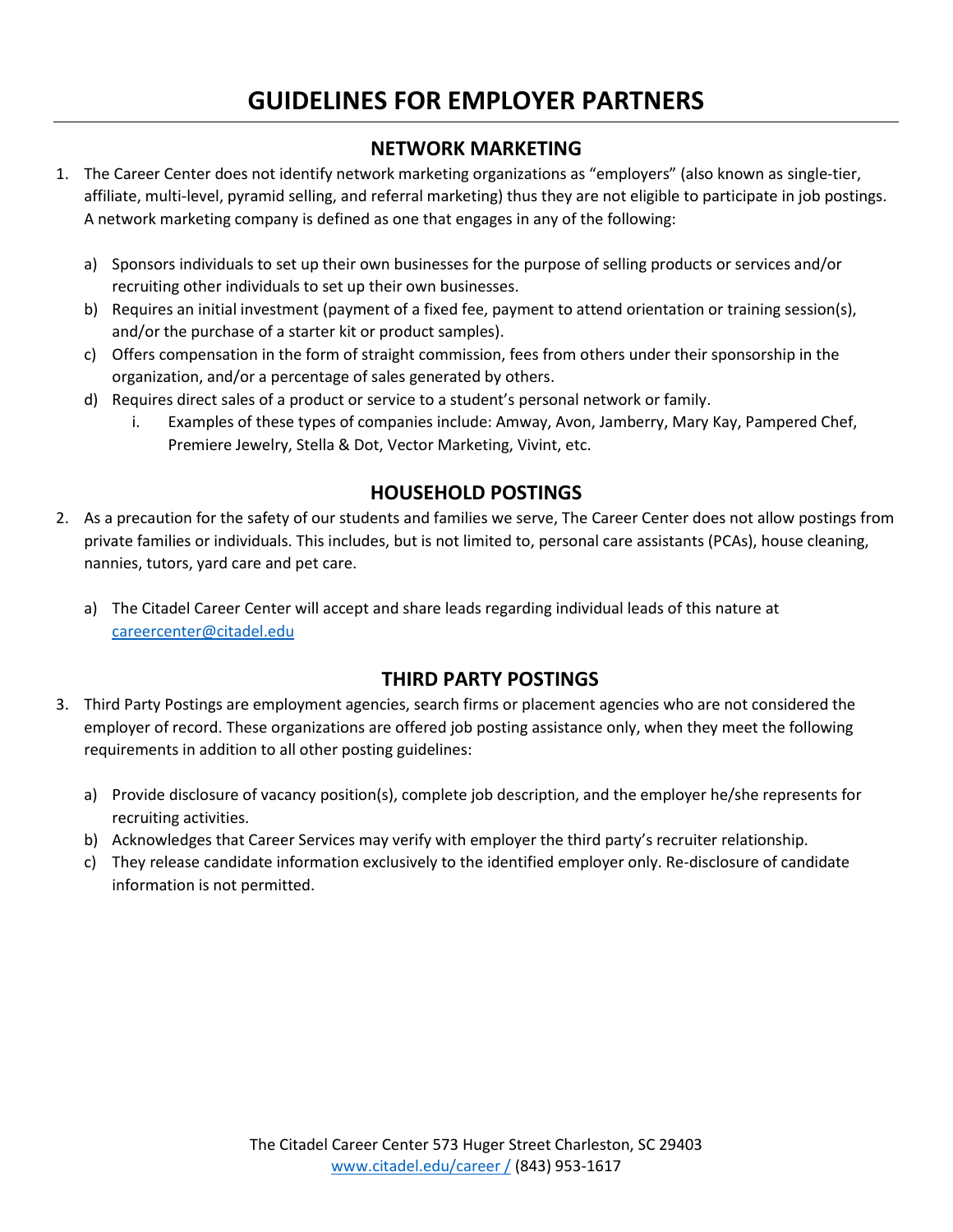# **REQUIREMENTS FOR APPROVAL**

- 1) Employers are required to complete the following in their registrations:
	- a) Name of company, phone number and description of industry
	- b) Websites and other web links must be functional and accessible
	- c) Location must be a physical address (P.O. Box or household address may not be approved)
	- d) Contact email must reflect company domain (emails from a free web-based address like gmail.com, yahoo.com may not be approved)
	- e) Staff member who is responsible for administration of Handshake account
- 2) Employers that are the direct hiring authority/organization may advertise positions.
- 3) Employers must be an equal opportunity employer and adhere to the [National Association of College & Employers](https://www.naceweb.org/career-development/organizational-structure/principles-for-ethical-professional-practice/)  [\(NACE\) ethical standards of recruitment.](https://www.naceweb.org/career-development/organizational-structure/principles-for-ethical-professional-practice/)
- 4) Employer vacancies are set to 'Pending' status until reviewed and approved by the Career Center staff during regular business hours.
- 5) Posting privileges are reserved for legitimate organizations.
	- a) Tax identification numbers may be requested during employer registration reviews.

### **\* NOTE ON DENIAL TO POST**

Due to the large volume of requests received, The Career Center staff reserves the right to deny a posting. If your organization is denied the ability to post because of one of the above reasons, please appeal request to Director of Career Services at [careercenter@citadel.edu](mailto:careercenter@citadel.edu) with an explanation for your denial to be reconsidered.

| Website                          | We request you directly link to your organization's home page or career<br>website |
|----------------------------------|------------------------------------------------------------------------------------|
| Email                            | Must be linked to a company domain (no g-mail or yahoo accounts)                   |
| <b>Social Media</b>              | We recommend these for positive brand building. If your company has                |
|                                  | social media pages, these are helpful to interested students to connect            |
|                                  | with your organization.                                                            |
| Logo (recommended)               | Upload a logo for easy identification and to help build your brand on              |
|                                  | campus.                                                                            |
| <b>Divisions</b>                 | Handshake has the ability to add divisions. You may place divisions in             |
|                                  | your profile such as Tech Department, Human Resources, and                         |
|                                  | Marketing and align positions according to division.                               |
| <b>Allow Students to Message</b> | This is an option when you register. Be sure you have the correct                  |
|                                  | contact email to receive student inquiries. Your positive brand building           |
|                                  | recommendation would include an email that is able to respond to                   |
|                                  | student inquiries.                                                                 |

# **BEST PRACTICES FOR ORGANIZATIONS**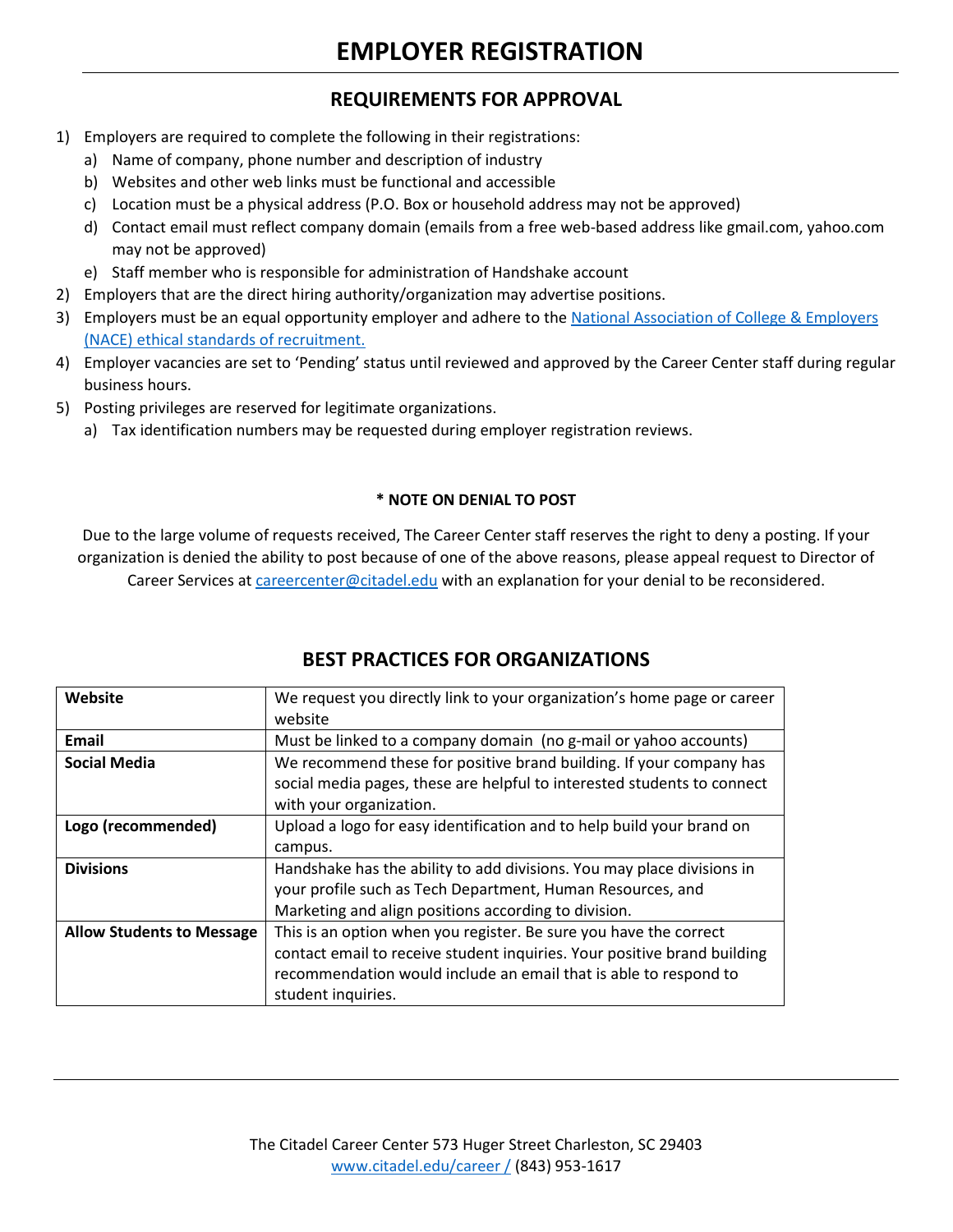# **REQUIREMENTS FOR JOB & INTERNSHIP APPROVAL**

- Jobs posted must be for one specific opening, not several openings combined into one posting.
- All postings must be for the purpose of the listed employer (not for a personal or other 3<sup>rd</sup> party organization).
- If application process is not to be completed directly through Handshake, the job posting must supply information on the application process and a contact for application process inquires.
- Jobs must be posted for at least 5 working days and no longer than 45 days (it is possible to extend the posting if necessary).
- All required documents and application processes should be clear.
- All URL links for applications need to be functional and active.
- Job Postings will be set to 'Pending' status until reviewed and approved by the Career Center staff during regular business hours.
- Renewal of job postings are completed by the organization [Click here for help.](https://support.joinhandshake.com/hc/en-us/categories/202707307-Employer)
- Salary and payment guidelines are not required; however, positing which have salary identified in a competitive range are more likely to have applicants.

# **BEST PRACTICES FOR JOBS & INTERNSHIPS**

Please note to put preferred qualifications, descriptions, and requirements in the Job Requirements section. If you have many jobs with your company, consider the URL of the company link to link directly to your company's career / job posting page.

**Internship Postings:** Internships should meet the standards of the [Department of Labor,](https://www.dol.gov/whd/regs/compliance/whdfs71.htm) [NACE Internship Guidelines and](http://www.naceweb.org/about-us/advocacy/position-statements/position-statement-us-internships/)  [Criteria](http://www.naceweb.org/about-us/advocacy/position-statements/position-statement-us-internships/) and all interns and supervisor should review The Citadel's Internship Agreement Policies and also reviews postings to ensure all Department of Labor Internship Guidelines.